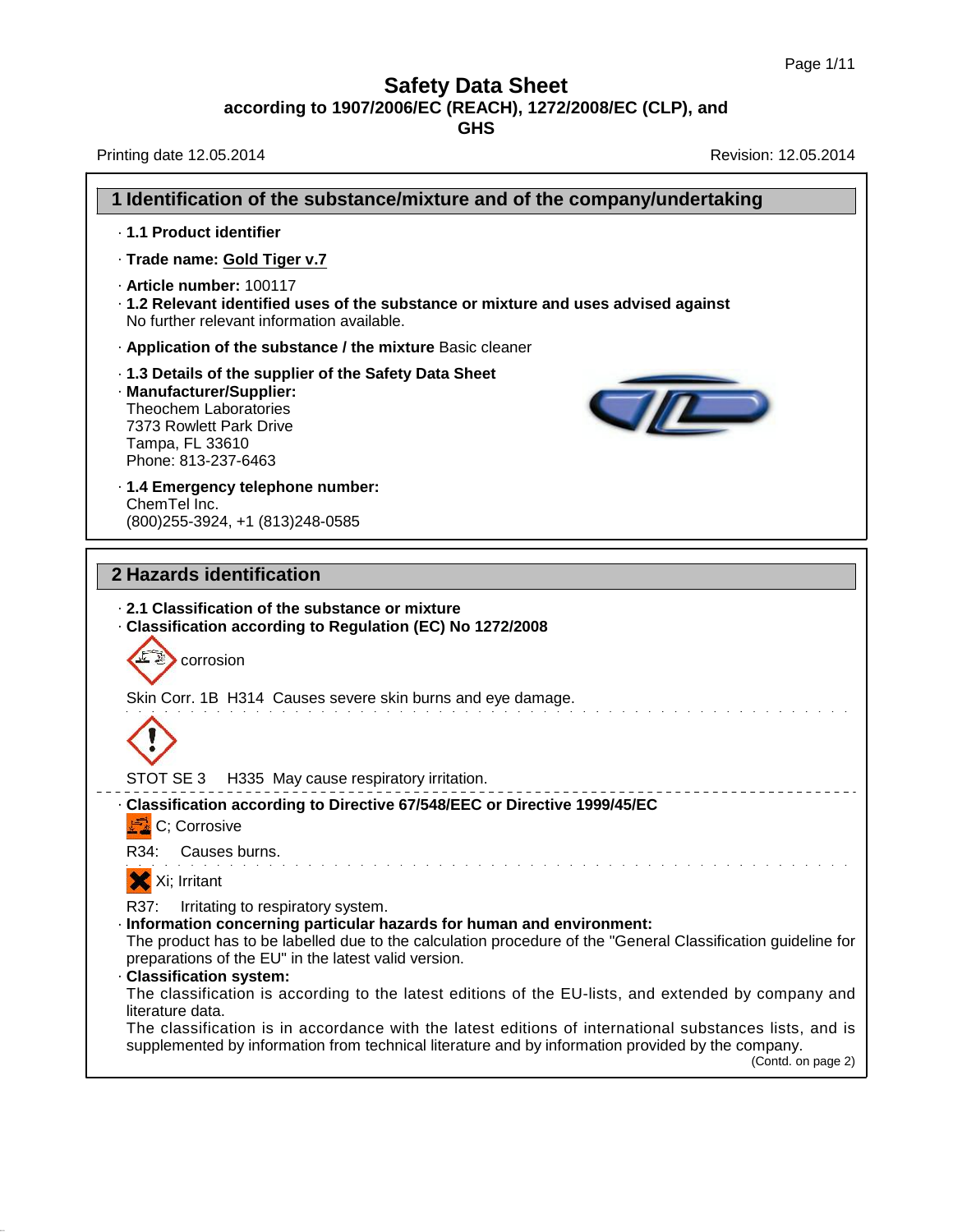38.0.33

Printing date 12.05.2014 **Revision: 12.05.2014** 

| Trade name: Gold Tiger v.7                                                                                                                                                                                                                                                                                                                                                                                                                                                                                                                                                                                                                                                                                                                                                                                                                                                                                                                       |  |  |
|--------------------------------------------------------------------------------------------------------------------------------------------------------------------------------------------------------------------------------------------------------------------------------------------------------------------------------------------------------------------------------------------------------------------------------------------------------------------------------------------------------------------------------------------------------------------------------------------------------------------------------------------------------------------------------------------------------------------------------------------------------------------------------------------------------------------------------------------------------------------------------------------------------------------------------------------------|--|--|
| (Contd. of page 1)                                                                                                                                                                                                                                                                                                                                                                                                                                                                                                                                                                                                                                                                                                                                                                                                                                                                                                                               |  |  |
| 2.2 Label elements<br>· Labelling according to Regulation (EC) No 1272/2008<br>The product is classified and labelled according to the CLP regulation.<br>· Hazard pictograms                                                                                                                                                                                                                                                                                                                                                                                                                                                                                                                                                                                                                                                                                                                                                                    |  |  |
| GHS05 GHS07                                                                                                                                                                                                                                                                                                                                                                                                                                                                                                                                                                                                                                                                                                                                                                                                                                                                                                                                      |  |  |
| · Signal word Danger                                                                                                                                                                                                                                                                                                                                                                                                                                                                                                                                                                                                                                                                                                                                                                                                                                                                                                                             |  |  |
| · Hazard-determining components of labelling:<br>Disodium Metasilicate Pentahydrate<br>· Hazard statements<br>H314 Causes severe skin burns and eye damage.<br>H335 May cause respiratory irritation.<br>· Precautionary statements<br>P280<br>Wear protective gloves / eye protection.<br>P264<br>Wash thoroughly after handling.<br>P260<br>Do not breathe dust.<br>P303+P361+P353 IF ON SKIN (or hair): Remove/Take off immediately all contaminated clothing. Rinse<br>skin with water/shower.<br>P305+P351+P338 IF IN EYES: Rinse cautiously with water for several minutes. Remove contact lenses, if<br>present and easy to do. Continue rinsing.<br>P301+P330+P331 IF SWALLOWED: rinse mouth. Do NOT induce vomiting.<br>P501<br>Dispose of contents/container in accordance with local/regional/national/international<br>regulations.<br>· Hazard description:<br>· WHMIS-symbols:<br>D2B - Toxic material causing other toxic effects |  |  |
| E - Corrosive material                                                                                                                                                                                                                                                                                                                                                                                                                                                                                                                                                                                                                                                                                                                                                                                                                                                                                                                           |  |  |
| · NFPA ratings (scale 0 - 4)<br>$Health = 3$<br>$Fire = 0$<br>Reactivity = $0$                                                                                                                                                                                                                                                                                                                                                                                                                                                                                                                                                                                                                                                                                                                                                                                                                                                                   |  |  |
| · HMIS-ratings (scale 0 - 4)                                                                                                                                                                                                                                                                                                                                                                                                                                                                                                                                                                                                                                                                                                                                                                                                                                                                                                                     |  |  |
| $3$ Health = 3<br><b>HEALTH</b><br>$\boxed{0}$ Fire = 0<br><b>FIRE</b><br>REACTIVITY 0 Reactivity = 0                                                                                                                                                                                                                                                                                                                                                                                                                                                                                                                                                                                                                                                                                                                                                                                                                                            |  |  |
| · HMIS Long Term Health Hazard Substances                                                                                                                                                                                                                                                                                                                                                                                                                                                                                                                                                                                                                                                                                                                                                                                                                                                                                                        |  |  |
| None of the ingredients is listed.                                                                                                                                                                                                                                                                                                                                                                                                                                                                                                                                                                                                                                                                                                                                                                                                                                                                                                               |  |  |
| (Contd. on page 3)                                                                                                                                                                                                                                                                                                                                                                                                                                                                                                                                                                                                                                                                                                                                                                                                                                                                                                                               |  |  |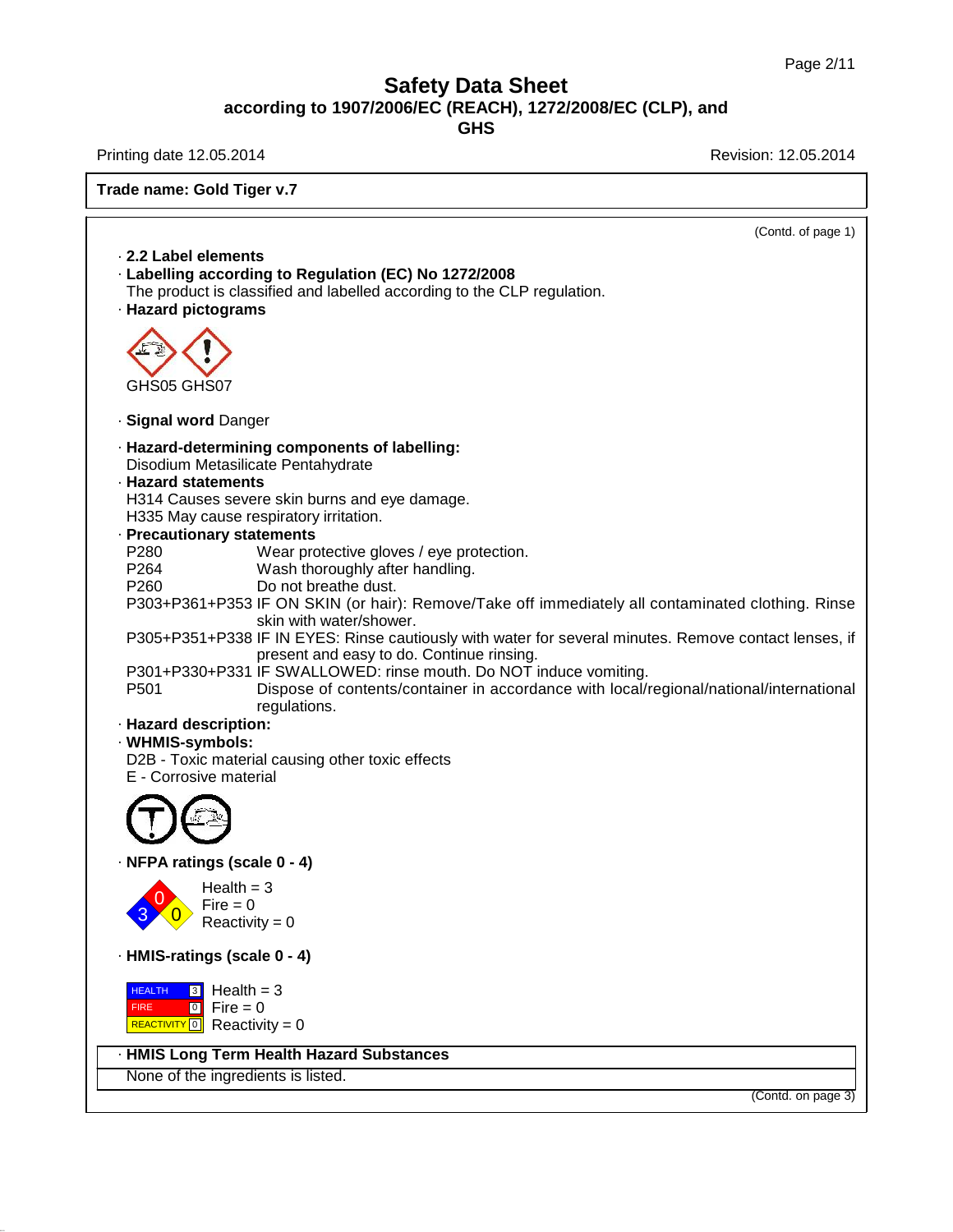(Contd. of page 2)

Printing date 12.05.2014 **Printing date 12.05.2014** 

**Trade name: Gold Tiger v.7**

### · **2.3 Other hazards**

### · **Results of PBT and vPvB assessment**

· **PBT:** Not applicable.

· **vPvB:** Not applicable.

# **3 Composition/information on ingredients**

### · **3.2 Mixtures**

· **Description:** Mixture of substances listed below with nonhazardous additions.

| Dangerous components:                                                                          |                                      |         |  |
|------------------------------------------------------------------------------------------------|--------------------------------------|---------|--|
| CAS: 10213-79-3                                                                                | Disodium Metasilicate Pentahydrate   | 50-100% |  |
| EINECS: 229-912-9                                                                              | $\frac{1}{2}$ C R34; $\times$ Xi R37 |         |  |
|                                                                                                | Skin Corr. 1B, H314                  |         |  |
|                                                                                                | $\diamondsuit$ STOT SE 3, H335       |         |  |
| CAS: 497-19-8                                                                                  | sodium carbonate                     | 10-25%  |  |
| EINECS: 207-838-8                                                                              | $\mathsf{\times}$ Xi R36             |         |  |
| Index number: 011-005-00-2 $\sqrt{5}$ Eye Irrit. 2, H319                                       |                                      |         |  |
| <b>Additional information:</b> For the wording of the listed risk phrases refer to section 16. |                                      |         |  |

### **4 First aid measures**

· **4.1 Description of first aid measures**

- · **General information:** Immediately remove any clothing soiled by the product.
- · **After inhalation:** Supply fresh air; consult doctor in case of complaints.
- · **After skin contact:**
- Brush off loose particles from skin.
- Immediately rinse with water.

If skin irritation continues, consult a doctor.

- Seek immediate medical help for blistering or open wounds.
- · **After eye contact:**
- Remove contact lenses if worn.

Rinse opened eye for several minutes under running water. Then consult a doctor.

· **After swallowing:**

Rinse out mouth and then drink plenty of water.

Do not induce vomiting; call for medical help immediately.

- · **4.2 Most important symptoms and effects, both acute and delayed**
- **Coughing**

Gastric or intestinal disorders when ingested.

- Nausea in case of ingestion.
- Caustic effect on skin and mucous membranes.

### · **Hazards**

38.0.33

Danger of severe eye injury.

Danger of gastric perforation.

(Contd. on page 4)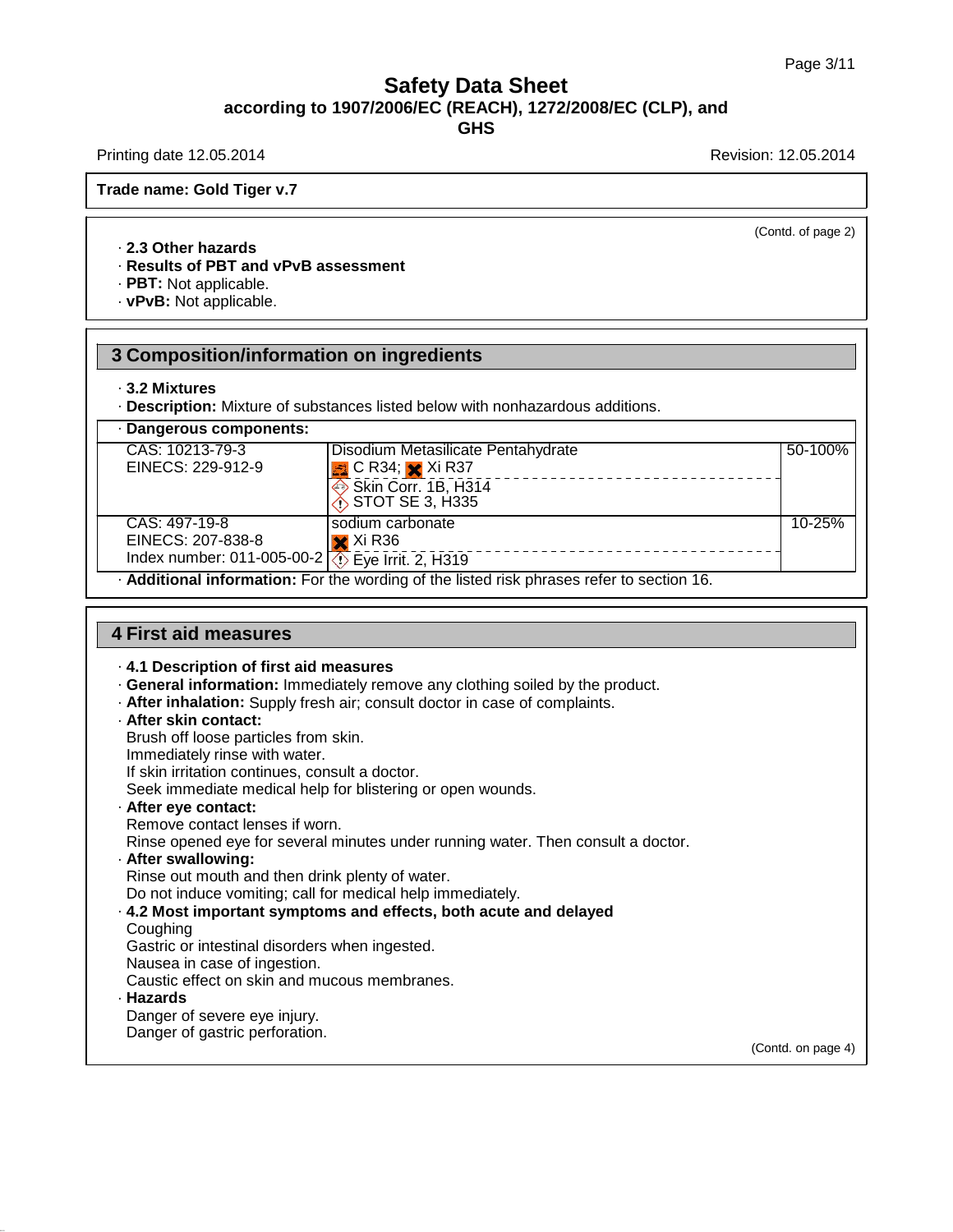**GHS**

Printing date 12.05.2014 **Revision: 12.05.2014** Revision: 12.05.2014

(Contd. of page 3)

**Trade name: Gold Tiger v.7**

· **4.3 Indication of any immediate medical attention and special treatment needed** No further relevant information available.

## **5 Firefighting measures**

- · **5.1 Extinguishing media**
- · **Suitable extinguishing agents:** Use fire extinguishing methods suitable to surrounding conditions.
- · **For safety reasons unsuitable extinguishing agents:** None.
- · **5.2 Special hazards arising from the substance ormixture**
- Formation of toxic gases is possible during heating or in case of fire.
- · **5.3 Advice for firefighters**
- · **Protective equipment:**
- Wear self-contained respiratory protective device.
- Wear fully protective suit.

· **Additional information** No further relevant information available.

## **6 Accidental release measures**

- · **6.1 Personal precautions, protective equipment and emergency procedures** Use respiratory protective device against the effects of fumes/dust/aerosol. Wear protective equipment. Keep unprotected persons away. Ensure adequate ventilation Product forms slippery surface when combined with water. · **6.2 Environmental precautions:** Do not allow to enter sewers/ surface or ground water.
- · **6.3 Methods and material for containment and cleaning up:** Pick up mechanically. Dispose contaminated material as waste according to item 13. Clean the affected area carefully; suitable cleaners are: Warm water · **6.4 Reference to other sections**
- See Section 7 for information on safe handling. See Section 8 for information on personal protection equipment. See Section 13 for disposal information.

# **7 Handling and storage**

- · **7.1 Precautions for safe handling**
- Prevent formation of dust.
- Any unavoidable deposit of dust must be regularly removed.
- · **Information about fire - and explosion protection:** No special measures required.
- · **7.2 Conditions for safe storage, including any incompatibilities**
- · **Storage:**

38.0.33

- · **Requirements to be met by storerooms and receptacles:** Protect from humidity and water.
- · **Information about storage in one common storage facility:** Store away from foodstuffs.

(Contd. on page 5)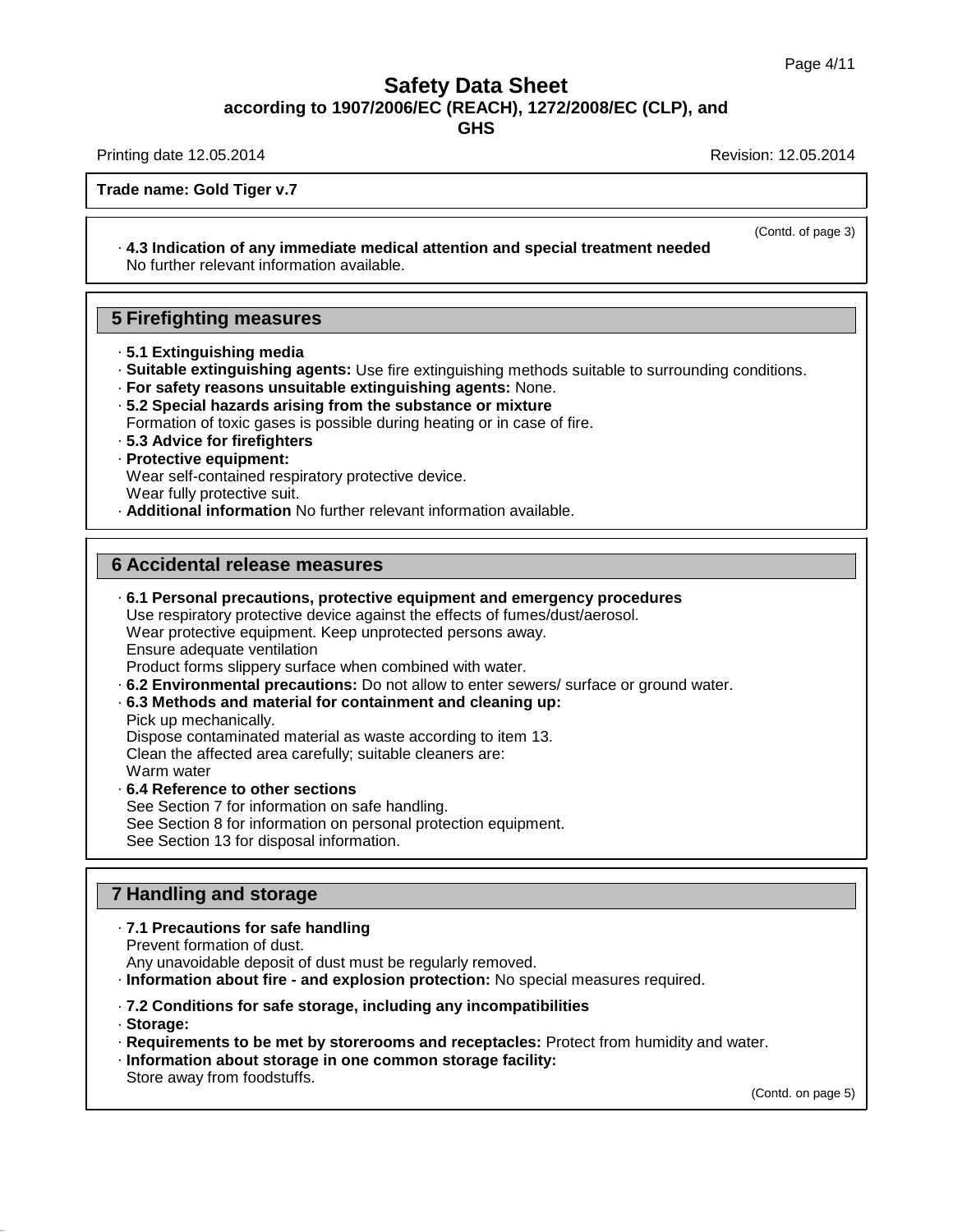**GHS**

Printing date 12.05.2014 **Revision: 12.05.2014** Revision: 12.05.2014

(Contd. of page 4)

**Trade name: Gold Tiger v.7**

Do not store together with oxidizing and acidic materials.

· **Further information about storage conditions:** Store in cool, dry conditions in well sealed receptacles. This product is hygroscopic.

· **7.3 Specific end use(s)** No further relevant information available.

## **8 Exposure controls/personal protection**

· **Additional information about design of technical facilities:** No further data; see item 7.

· **8.1 Control parameters**

### · **Ingredients with limit values that require monitoring at the workplace:**

**64742-47-8 Distillates (petroleum), hydrotreated light**

EL (Canada) Long-term value: 200 mg/m³ Skin

- · **DNELs** No further relevant information available.
- · **PNECs** No further relevant information available.
- · **Additional information:** The lists valid during the making were used as basis.
- · **8.2 Exposure controls**
- · **Personal protective equipment:**
- · **General protective and hygienic measures:**

The usual precautionary measures are to be adhered to when handling chemicals.

Keep away from foodstuffs, beverages and feed.

Immediately remove all soiled and contaminated clothing.

Wash hands before breaks and at the end of work.

Do not inhale dust / smoke / mist. Avoid contact with the eyes and skin.

· **Respiratory protection:**

For spills, respiratory protection may be advisable.

Use suitable respiratory protective device when high concentrations are present.

· **Protection of hands:**



38.0.33

Protective gloves

The glove material has to be impermeable and resistant to the product/ the substance/ the preparation. Selection of the glove material on consideration of the penetration times, rates of diffusion and the degradation.

· **Material of gloves**

The selection of the suitable gloves does not only depend on the material, but also on further marks of quality and varies from manufacturer to manufacturer. As the product is a preparation of several substances, the resistance of the glove material can not be calculated in advance and has therefore to be checked prior to the application.

### · **Penetration time of glove material**

The exact break through time has to be found out by the manufacturer of the protective gloves and has to be observed.

(Contd. on page 6)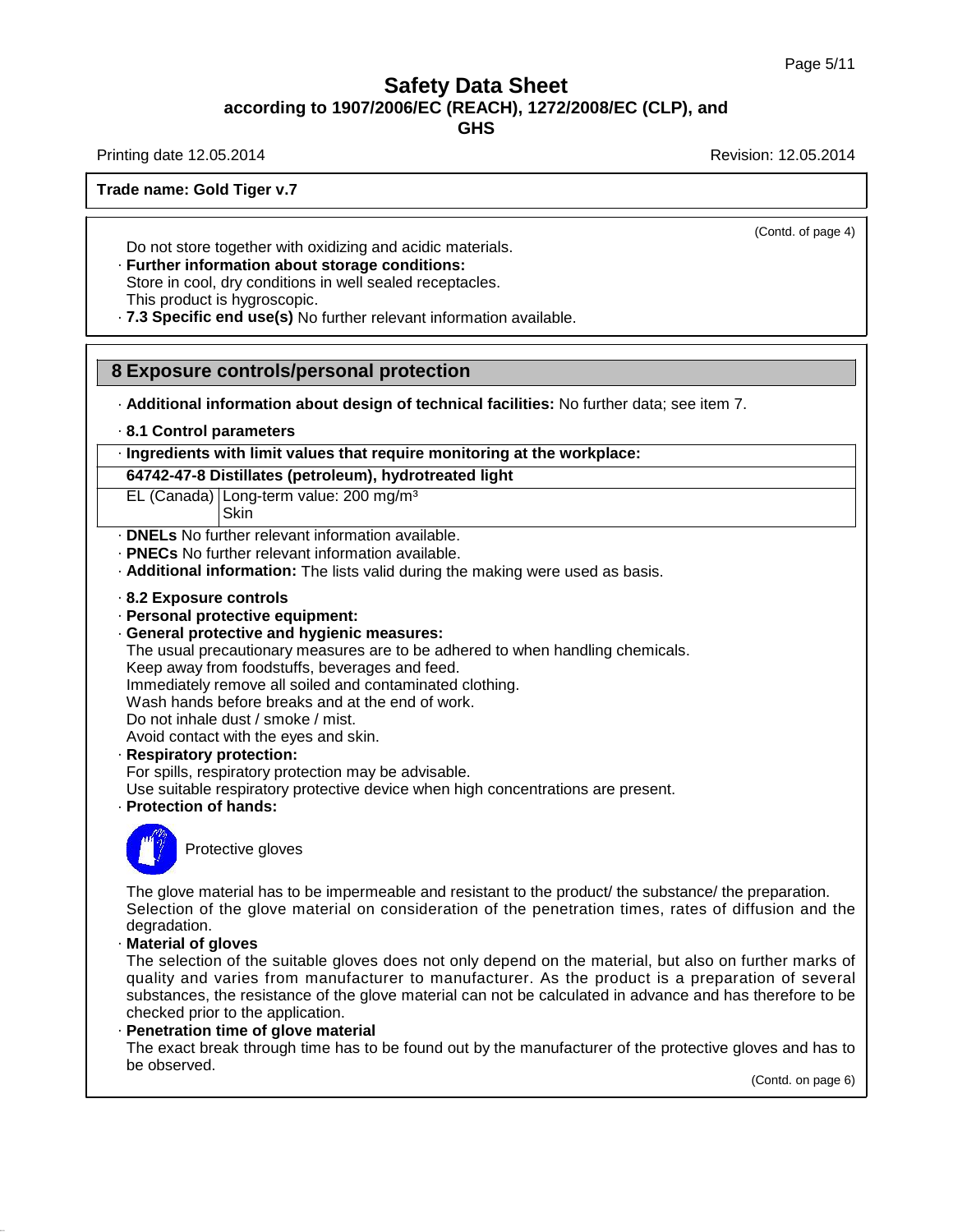Printing date 12.05.2014 **Revision: 12.05.2014** 

## **Trade name: Gold Tiger v.7**

(Contd. of page 5)

### · **Eye protection:**



38.0.33

Safety glasses

· **Body protection:** Alkaline resistant protective clothing

- · **Limitation and supervision of exposure into the environment**
- No further relevant information available.
- · **Risk management measures** See Section 7 for additional information. No further relevant information available.

# **9 Physical and chemical properties**

| . 9.1 Information on basic physical and chemical properties<br>· General Information |                                               |                    |  |  |
|--------------------------------------------------------------------------------------|-----------------------------------------------|--------------------|--|--|
| · Appearance:                                                                        |                                               |                    |  |  |
| Form:                                                                                | Powder                                        |                    |  |  |
| Colour:                                                                              | Yellow                                        |                    |  |  |
| · Odour:<br>· Odour threshold:                                                       | Turpentine-like<br>Not determined.            |                    |  |  |
| · pH-value at 20 °C:                                                                 | $11,5 - 12,5$                                 |                    |  |  |
| Change in condition                                                                  |                                               |                    |  |  |
| <b>Melting point/Melting range:</b><br><b>Boiling point/Boiling range:</b>           | Not Determined.<br>Undetermined.              |                    |  |  |
| · Flash point:                                                                       | Not applicable.                               |                    |  |  |
| · Flammability (solid, gaseous):                                                     | Not determined.                               |                    |  |  |
| · Auto/Self-ignition temperature:                                                    | Not determined.                               |                    |  |  |
| · Decomposition temperature:                                                         | Not determined.                               |                    |  |  |
| · Self-igniting:                                                                     | Product is not self-igniting.                 |                    |  |  |
| · Danger of explosion:                                                               | Product does not present an explosion hazard. |                    |  |  |
| · Explosion limits:                                                                  |                                               |                    |  |  |
| Lower:                                                                               | Not determined.                               |                    |  |  |
| Upper:                                                                               | Not determined.                               |                    |  |  |
| · Vapour pressure:                                                                   | Not applicable.                               |                    |  |  |
| · Density at 20 °C:                                                                  | $0,90 - 1,20$ g/cm <sup>3</sup>               |                    |  |  |
| · Relative density                                                                   | Not determined.                               |                    |  |  |
| · Vapour density                                                                     | Not applicable.                               |                    |  |  |
| · Evaporation rate                                                                   | Not applicable.                               | (Contd. on page 7) |  |  |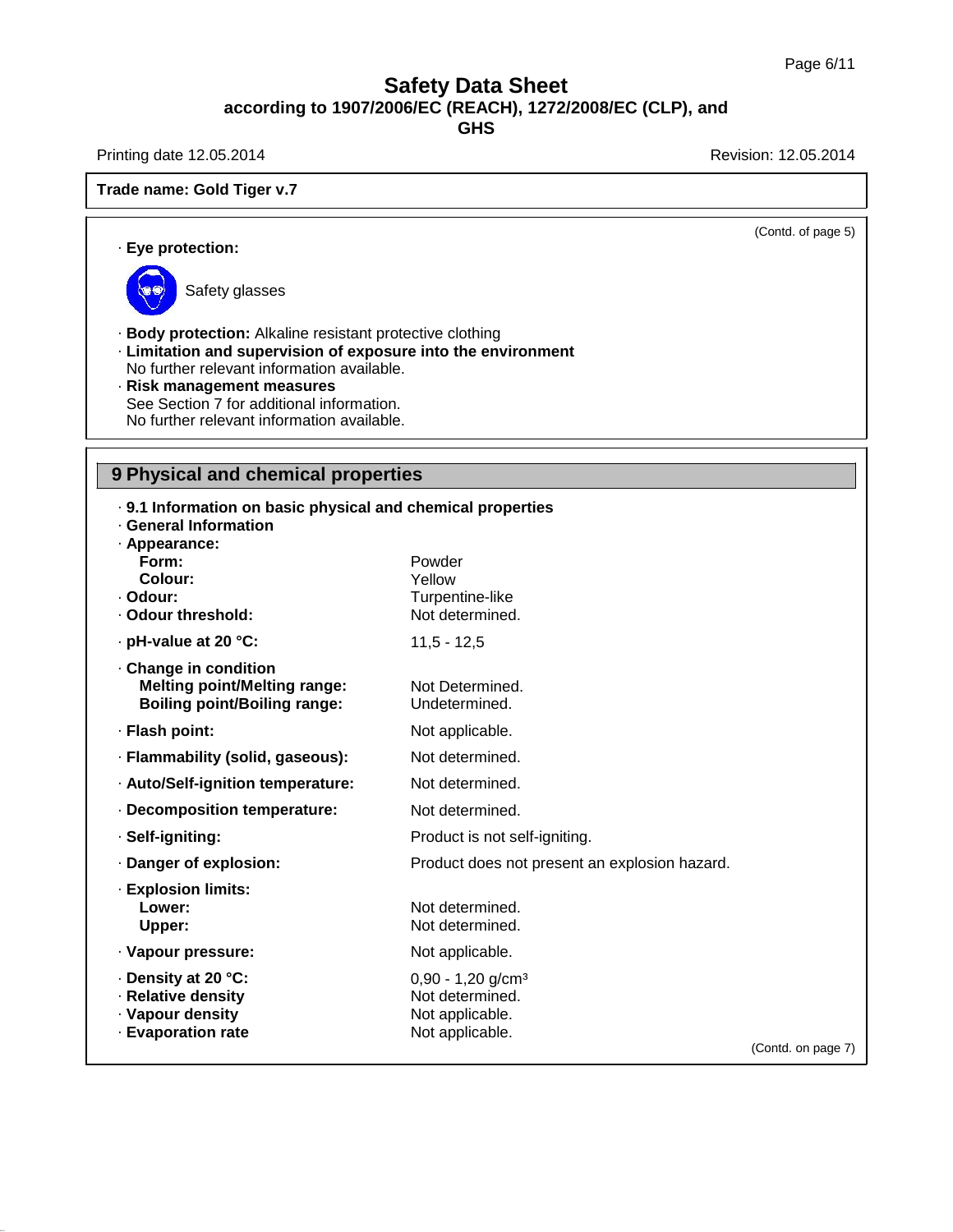**GHS**

Printing date 12.05.2014 **Revision: 12.05.2014** Revision: 12.05.2014

(Contd. of page 6)

### **Trade name: Gold Tiger v.7**

· **Solubility in / Miscibility with** Soluble. · **Partition coefficient (n-octanol/water):** Not determined. · **Viscosity:**

**Dynamic:** Not applicable.<br> **Kinematic:** Not applicable.

**Kinematic:** Not applicable.<br> **Rep. 9.2 Other information** No further relev · **9.2 Other information** No further relevant information available.

### **10 Stability and reactivity**

### · **10.1 Reactivity**

- · **10.2 Chemical stability**
- · **Thermal decomposition / conditions to be avoided:**
- No decomposition if used and stored according to specifications.
- · **10.3 Possibility of hazardous reactions**
- Reacts with strong acids and oxidizing agents.

As the product is supplied it is not capable of dust explosion; however enrichment with fine dust causes risk of dust explosion.

Toxic fumes may be released if heated above the decomposition point.

- · **10.4 Conditions to avoid** Moisture.
- · **10.5 Incompatible materials:** No further relevant information available.
- · **10.6 Hazardous decomposition products:** Carbon monoxide and carbon dioxide

## **11 Toxicological information**

- · **11.1 Information on toxicological effects**
- · **Acute toxicity:**
- · **Primary irritant effect:**
- · **on the skin:** Caustic effect on skin and mucous membranes.
- · **on the eye:** Strong caustic effect.
- · **Sensitization:** No sensitizing effects known.
- · **Additional toxicological information:**

The product shows the following dangers according to the calculation method of the General EU Classification Guidelines for Preparations as issued in the latest version:

**Corrosive** 

Irritant

Swallowing will lead to a strong caustic effect on mouth and throat and to the danger of perforation of esophagus and stomach.

## **12 Ecological information**

· **12.1 Toxicity**

38.0.33

- · **Aquatic toxicity:** No further relevant information available.
- · **12.2 Persistence and degradability** No further relevant information available.

(Contd. on page 8)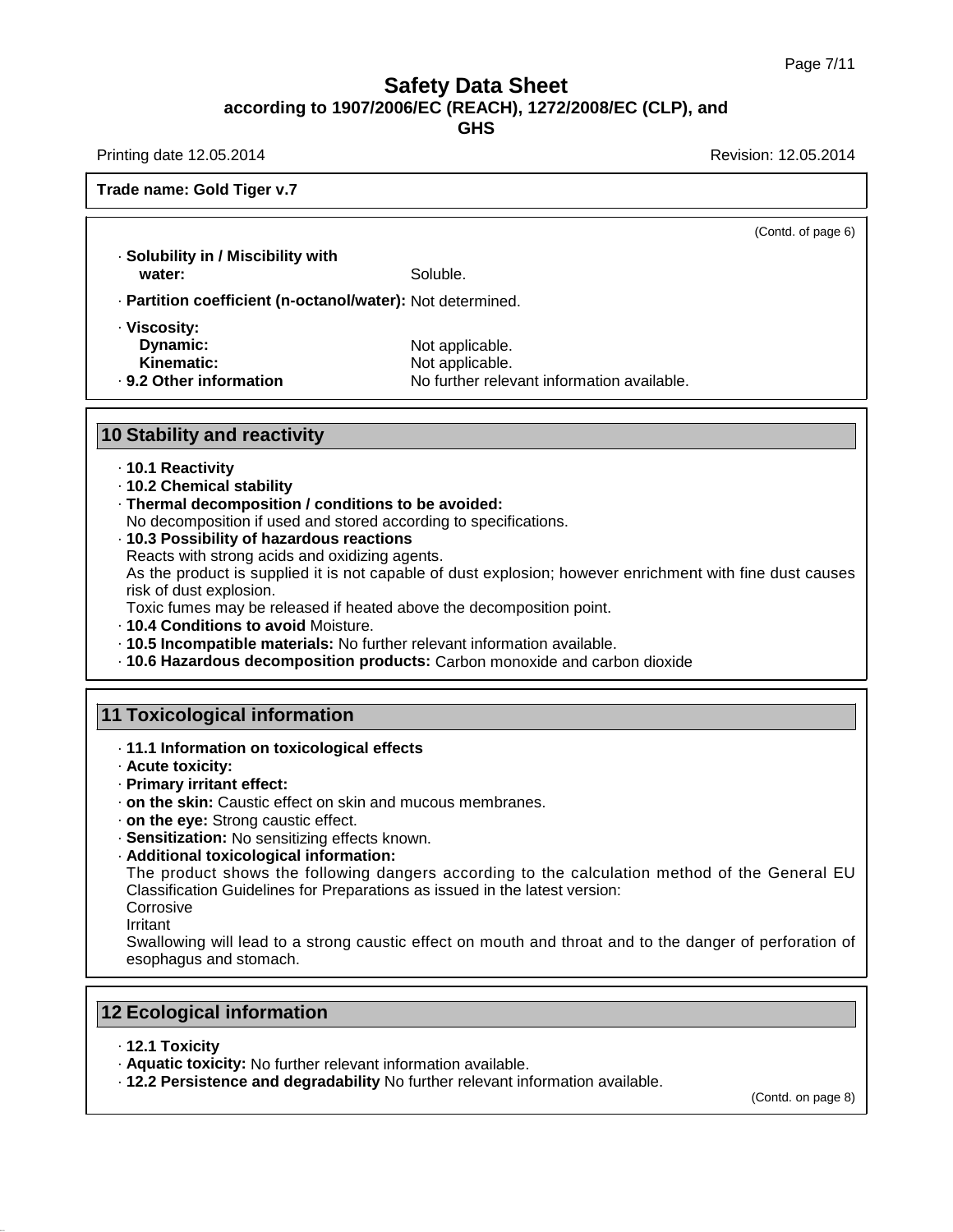**GHS**

Printing date 12.05.2014 **Revision: 12.05.2014** Revision: 12.05.2014

**Trade name: Gold Tiger v.7**

(Contd. of page 7)

· **12.3 Bioaccumulative potential** No further relevant information available.

- · **12.4 Mobility in soil** No further relevant information available.
- · **Ecotoxical effects:**
- · **Remark:** After neutralization a reduction of the harming action may be recognized
- · **Additional ecological information:**
- · **General notes:**

Do not allow undiluted product or large quantities of it to reach ground water, water course or sewage system.

Must not reach sewage water or drainage ditch undiluted or unneutralized.

Rinse off of bigger amounts into drains or the aquatic environment may lead to increased pH-values. A high pH-value harms aquatic organisms. In the dilution of the use-level the pH-value is considerably reduced, so that after the use of the product the aqueous waste, emptied into drains, is only low water dangerous.

- · **12.5 Results of PBT and vPvB assessment**
- · **PBT:** Not applicable.
- · **vPvB:** Not applicable.
- · **12.6 Other adverse effects** No further relevant information available.

# **13 Disposal considerations**

### · **13.1 Waste treatment methods**

· **Recommendation**

Small amounts may be diluted with plenty of water and washed away. Dispose of bigger amounts in accordance with Local Authority requirements.

The user of this material has the responsibility to dispose of unused material, residues and containers in compliance with all relevant local, state and federal laws and regulations regarding treatment, storage and disposal for hazardous and nonhazardous wastes. Residual materials should be treated as hazardous.

- · **Uncleaned packaging:**
- · **Recommendation:** Disposal must be made according to official regulations.
- · **Recommended cleansing agents:** Water only.

# **14 Transport information**

· **14.1 UN-Number**

· **DOT, ADR, IMDG, IATA** UN3253

· **14.2 UN proper shipping name**

Limited Quantity for packages less than 30 kg (66 lb) and inner packagings less than 5 kg (11 lb.)

38.0.33

- 
- 

· **DOT** Disodium trioxosilicate **3253 DISODIUM TRIOXOSILICATE** · **IMDG, IATA** DISODIUM TRIOXOSILICATE

(Contd. on page 9)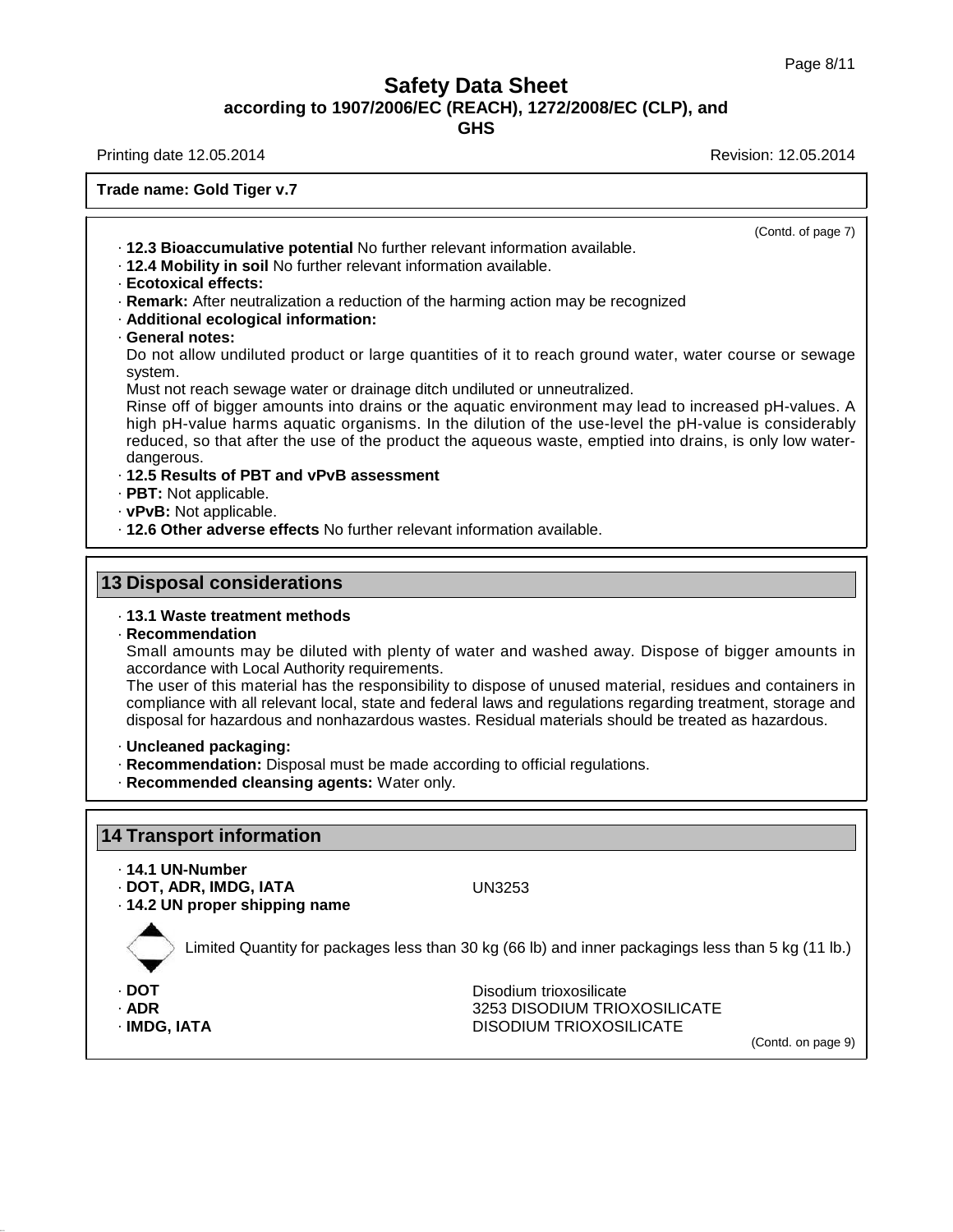Printing date 12.05.2014 **Revision: 12.05.2014** 

38.0.33

| Trade name: Gold Tiger v.7                                                               |                                         |  |  |  |
|------------------------------------------------------------------------------------------|-----------------------------------------|--|--|--|
| · 14.3 Transport hazard class(es)                                                        | (Contd. of page 8)                      |  |  |  |
|                                                                                          |                                         |  |  |  |
| $\cdot$ DOT                                                                              |                                         |  |  |  |
|                                                                                          |                                         |  |  |  |
| · Class                                                                                  | 8 Corrosive substances.                 |  |  |  |
| · Label                                                                                  | 8<br>________________________________   |  |  |  |
| · ADR                                                                                    |                                         |  |  |  |
|                                                                                          |                                         |  |  |  |
| · Class                                                                                  | 8 (C6) Corrosive substances.            |  |  |  |
| · Label<br>_____________________                                                         | 8<br>________________________           |  |  |  |
| · IMDG, IATA                                                                             |                                         |  |  |  |
|                                                                                          |                                         |  |  |  |
| · Class                                                                                  | 8 Corrosive substances.                 |  |  |  |
| · Label                                                                                  | 8                                       |  |  |  |
| · 14.4 Packing group                                                                     |                                         |  |  |  |
| · DOT, ADR, IMDG, IATA                                                                   | III                                     |  |  |  |
| · 14.5 Environmental hazards:                                                            |                                         |  |  |  |
| · Marine pollutant:                                                                      | No                                      |  |  |  |
| · 14.6 Special precautions for user                                                      | Warning: Corrosive substances.          |  |  |  |
| · Danger code (Kemler):                                                                  | 80                                      |  |  |  |
| · EMS Number:                                                                            | $F-A, S-B$                              |  |  |  |
| · Segregation groups                                                                     | <b>Alkalis</b>                          |  |  |  |
| · 14.7 Transport in bulk according to Annex II of<br><b>MARPOL73/78 and the IBC Code</b> |                                         |  |  |  |
|                                                                                          | Not applicable.                         |  |  |  |
| · Transport/Additional information:<br>________________________________                  |                                         |  |  |  |
| · ADR                                                                                    |                                         |  |  |  |
| · Limited quantities (LQ)                                                                | 5 kg                                    |  |  |  |
| · Transport category                                                                     | 3                                       |  |  |  |
| · Tunnel restriction code                                                                | Е                                       |  |  |  |
| · UN "Model Regulation":                                                                 | UN3253, DISODIUM TRIOXOSILICATE, 8, III |  |  |  |

(Contd. on page 10)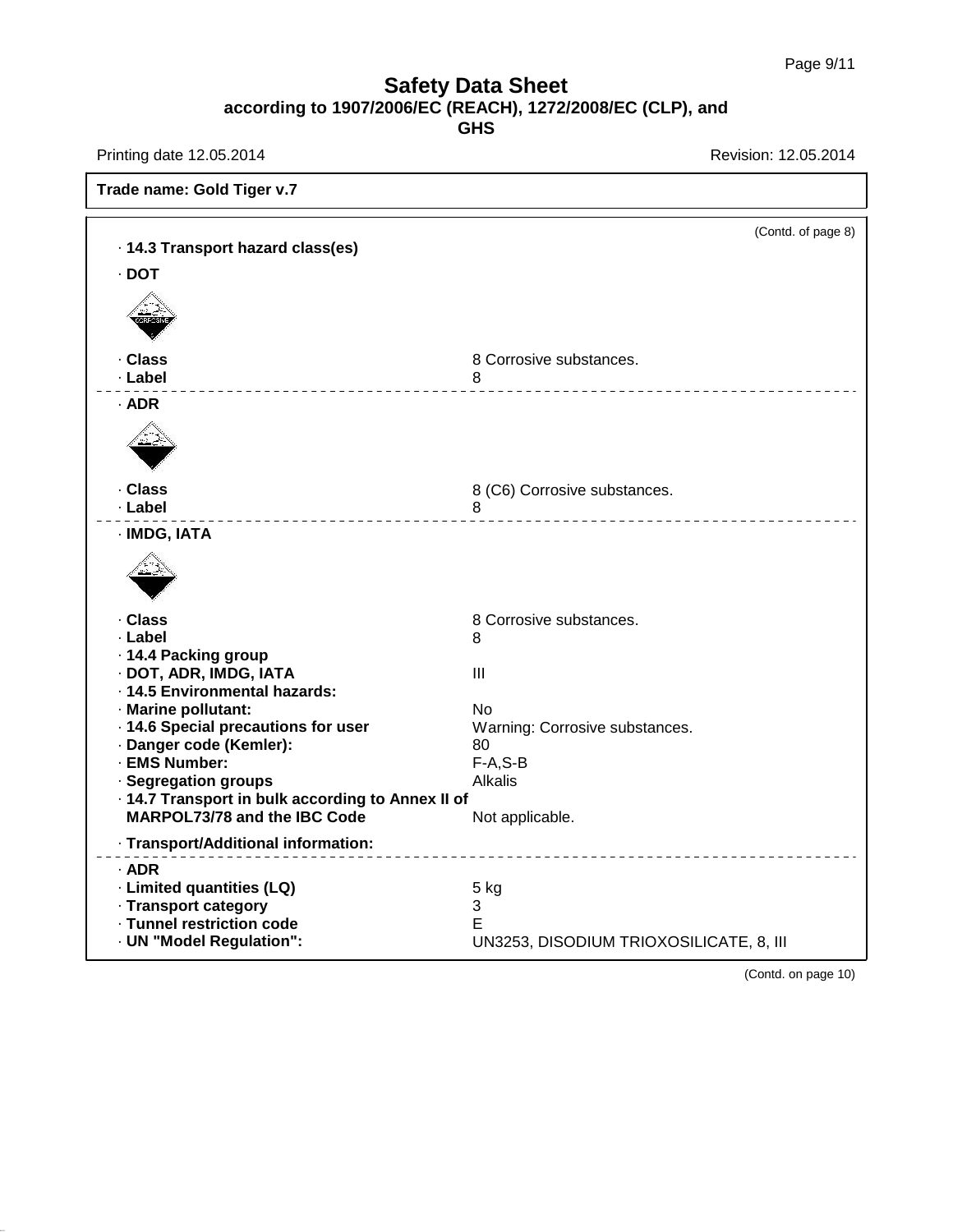Printing date 12.05.2014 **Revision: 12.05.2014** Revision: 12.05.2014

38.0.33

**Trade name: Gold Tiger v.7**

(Contd. of page 9)

# **15 Regulatory information** · **15.1 Safety, health and environmental regulations/legislation specific for the substance ormixture** · **United States (USA)** · **SARA** · **Section 355 (extremely hazardous substances):** None of the ingredients is listed. · **Section 313 (Specific toxic chemical listings):** None of the ingredients is listed. · **TSCA (Toxic Substances Control Act):** All ingredients are listed. · **Proposition 65 (California):** · **Chemicals known to cause cancer:** None of the ingredients is listed. · **Chemicals known to cause reproductive toxicity for females:** None of the ingredients is listed. · **Chemicals known to cause reproductive toxicity for males:** None of the ingredients is listed. · **Chemicals known to cause developmental toxicity:** None of the ingredients is listed. · **Carcinogenic Categories** · **EPA (Environmental Protection Agency)** None of the ingredients is listed. · **IARC (International Agency for Research on Cancer)** None of the ingredients is listed. · **TLV (Threshold Limit Value established by ACGIH)** None of the ingredients is listed. · **NIOSH-Ca (National Institute for Occupational Safety and Health)** None of the ingredients is listed. · **Canada** · **Canadian Domestic Substances List (DSL)** All ingredients are listed. · **Canadian Ingredient Disclosure list (limit 0.1%)** None of the ingredients is listed. · **Canadian Ingredient Disclosure list (limit 1%)** 497-19-8 sodium carbonate (Contd. on page 11)